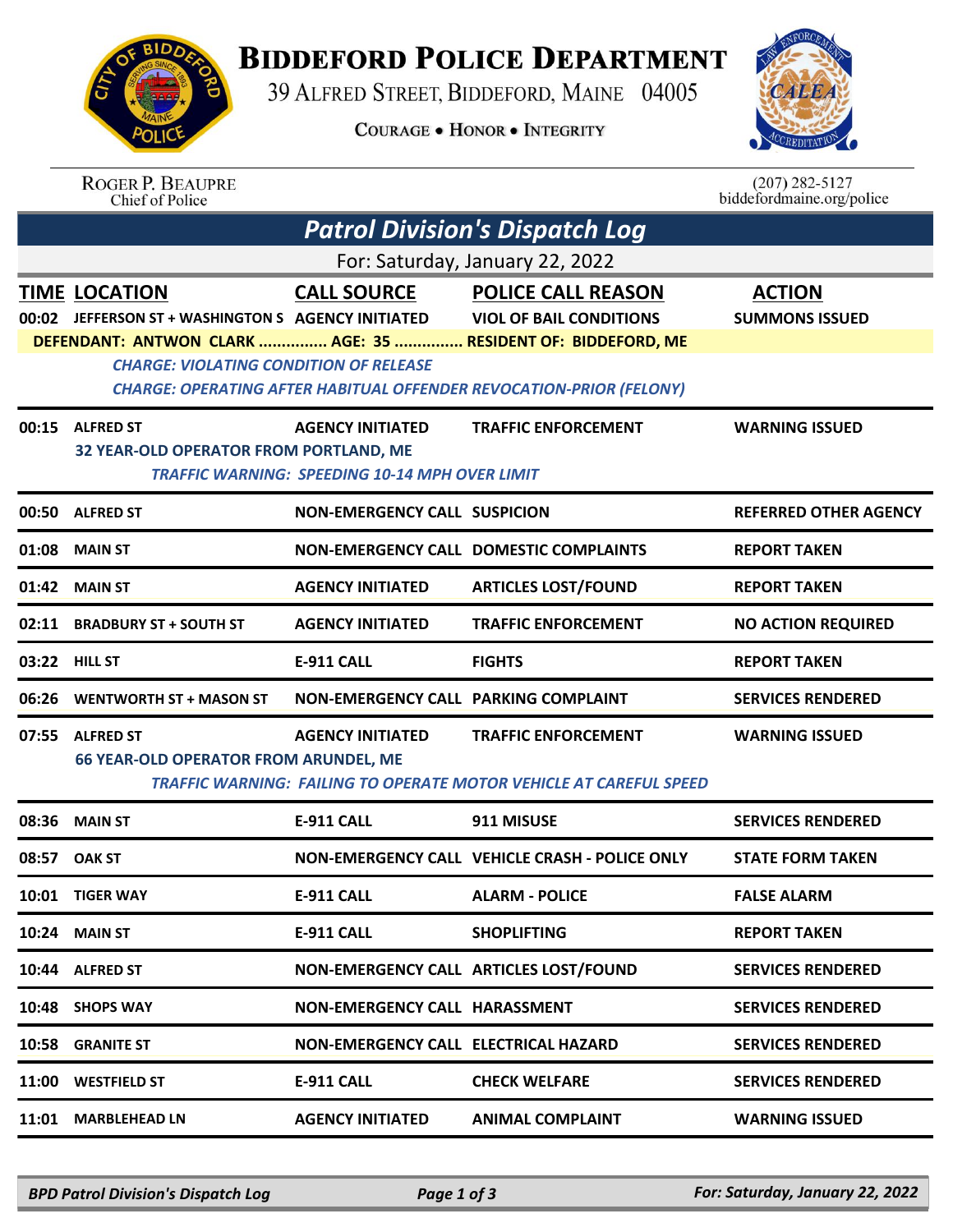|       | <b>TIME LOCATION</b><br>11:16 ELM ST                                              | <b>CALL SOURCE</b><br>E-911 CALL                                                                          | <b>POLICE CALL REASON</b><br><b>BOLO</b>                                                      | <b>ACTION</b><br><b>SERVICES RENDERED</b> |
|-------|-----------------------------------------------------------------------------------|-----------------------------------------------------------------------------------------------------------|-----------------------------------------------------------------------------------------------|-------------------------------------------|
|       | 11:34 ALFRED ST + EMMONS PL                                                       | <b>RADIO</b>                                                                                              | <b>OUT FOR FOLLOW UP</b><br>DEFENDANT: KIM LOUISE TROTTIER  AGE: 46  RESIDENT OF: OTHER, ME   | <b>SUMMONS ISSUED</b>                     |
|       | <b>CHARGE: VIOLATING CONDITION OF RELEASE</b>                                     | <b>CHARGE: THEFT BY UNAUTHORIZED TAKING OR TRANSFER - SHOPLIFTING</b>                                     |                                                                                               |                                           |
|       | 12:08 POMERLEAU ST                                                                | <b>RADIO</b>                                                                                              | <b>COMMUNITY ENGAGEMENT</b>                                                                   | <b>SERVICES RENDERED</b>                  |
|       | 12:36 BAKERS WAY                                                                  | NON-EMERGENCY CALL PARKING COMPLAINT                                                                      |                                                                                               | <b>SERVICES RENDERED</b>                  |
|       | 13:11 WILLOW RDG                                                                  | <b>AGENCY INITIATED</b>                                                                                   | <b>ANIMAL COMPLAINT</b>                                                                       | <b>REPORT TAKEN</b>                       |
|       | 13:21 LESSARD AVE                                                                 | <b>NON-EMERGENCY CALL SCAM</b>                                                                            |                                                                                               | <b>REPORT TAKEN</b>                       |
|       | 13:36 ELM ST                                                                      | <b>E-911 CALL</b>                                                                                         | <b>VIOL PROTECTION FROM ABUSE</b>                                                             | <b>REPORT TAKEN</b>                       |
|       | 14:13 ELM ST + WENTWORTH CT                                                       |                                                                                                           | NON-EMERGENCY CALL VEHICLE CRASH - POLICE ONLY                                                | <b>SERVICES RENDERED</b>                  |
|       | 14:36 ALFRED ST                                                                   | AGENCY INITIATED OUT FOR FOLLOW UP<br><b>CHARGE: THEFT BY UNAUTHORIZED TAKING OR TRANSFER (2 charges)</b> | DEFENDANT: WILLIAM J NORTON  AGE: 59  RESIDENT OF: BIDDEFORD, ME                              | <b>SUMMONS ISSUED</b>                     |
|       | 14:52 SOUTH ST                                                                    | <b>NON-EMERGENCY CALL CHECK WELFARE</b>                                                                   |                                                                                               | <b>SERVICES RENDERED</b>                  |
|       | 14:58 LINCOLN ST                                                                  | <b>NON-EMERGENCY CALL CHECK WELFARE</b>                                                                   |                                                                                               | <b>SERVICES RENDERED</b>                  |
|       | 15:16 MEDICAL CENTER DR                                                           |                                                                                                           | <b>NON-EMERGENCY CALL MENTAL ILLNESS CASES</b>                                                | <b>SERVICES RENDERED</b>                  |
|       | 15:20 CLARK ST + ALFRED ST                                                        | <b>AGENCY INITIATED</b>                                                                                   | <b>PARKING COMPLAINT</b>                                                                      | <b>SERVICES RENDERED</b>                  |
| 15:33 | <b>WEST ST + GERTRUDE AVE</b><br>35 YEAR-OLD OPERATOR FROM BIDDEFORD, ME          | <b>AGENCY INITIATED</b><br><b>TRAFFIC WARNING: SPEEDING 10-14 MPH OVER LIMIT</b>                          | <b>TRAFFIC ENFORCEMENT</b>                                                                    | <b>WARNING ISSUED</b>                     |
|       | 15:43 ALFRED ST                                                                   | <b>WALK-IN AT STATION</b>                                                                                 | <b>ASSIST CITIZEN</b>                                                                         | <b>SERVICES RENDERED</b>                  |
| 16:55 | <b>SOUTH ST</b><br><b>48 YEAR-OLD OPERATOR FROM SACO, ME</b>                      | <b>AGENCY INITIATED</b><br><b>TRAFFIC WARNING: SPEEDING 10-14 MPH OVER LIMIT</b>                          | <b>TRAFFIC ENFORCEMENT</b>                                                                    | <b>WARNING ISSUED</b>                     |
|       | 17:16 SOUTH ST + MT PLEASANT ST<br><b>60 YEAR-OLD OPERATOR FROM BIDDEFORD, ME</b> | <b>AGENCY INITIATED</b><br><b>TRAFFIC WARNING: SPEEDING 1-9 MPH OVER LIMIT</b>                            | <b>TRAFFIC ENFORCEMENT</b>                                                                    | <b>WARNING ISSUED</b>                     |
| 17:30 | <b>ST MARYS ST</b><br>17 YEAR-OLD OPERATOR FROM BIDDEFORD, ME                     | <b>AGENCY INITIATED</b><br>TRAFFIC WARNING: VIOLATION OF INSTRUCTION PERMIT                               | <b>TRAFFIC ENFORCEMENT</b><br><b>TRAFFIC WARNING: OPERATING WITHOUT HEADLIGHTS AFTER DARK</b> | <b>WARNING ISSUED</b>                     |
| 17:34 | <b>UNION ST</b><br>20 YEAR-OLD OPERATOR FROM MEDWAY, MA                           | <b>AGENCY INITIATED</b><br><b>TRAFFIC WARNING: SPEEDING 10-14 MPH OVER LIMIT</b>                          | <b>TRAFFIC ENFORCEMENT</b>                                                                    | <b>WARNING ISSUED</b>                     |